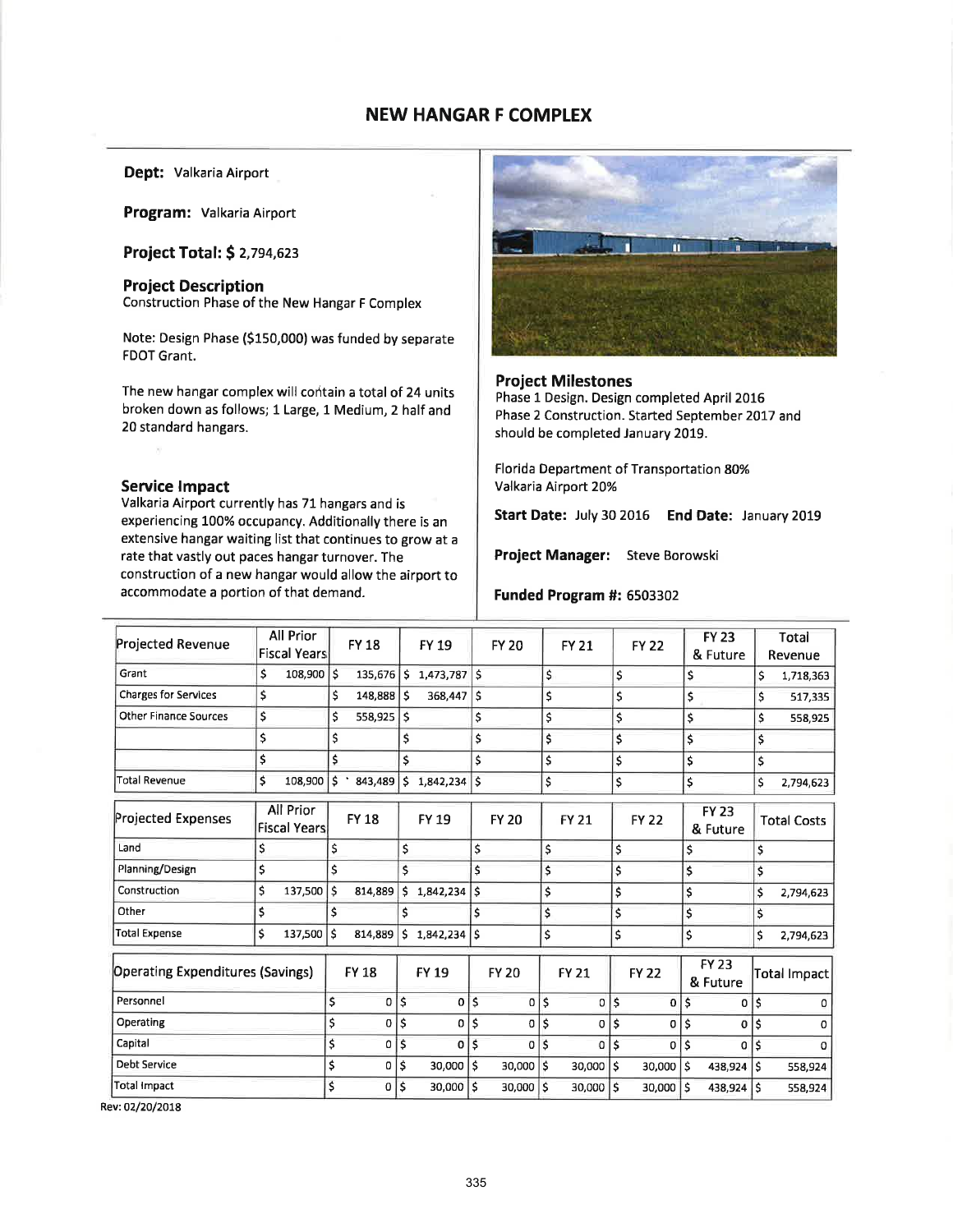# **REHABILITATION OF PRIMARY RUNWAY**

Dept: Valkaria Airport

Program: Valkaria Airport

Project Total: \$ 4,755,840

## **Project Description**

Mill and overlay of Runway 14/32. Installation of Medium Intensity Runway Lights (MIRL), an electrical vault and runway safety area improvements.



Current air traffic operations exceed 53,000 annually. Runway 14/32 is the airport's primary runway. With a Pavement Condition Index (PCI) below 65, the FAA and FDOT have recommended a mill and overlay which will improve the safety of operations and bring the airport back to the FAA and FDOT standards.



### **Project Milestones**

Phase 1 design, to be completed July 2017. Phase 2 construction, Start November 2017. End April 2018. **FAA 90%** Florida Department of Transportation 8% Valkaria Airport 2%

**Start Date: Jul 30, 2016 End Date:** 

Project Manager: Steve Borowski

### Funded Program #: 6570306

| Projected Revenue                       | All Prior<br><b>Fiscal Years</b> |    | <b>FY18</b>    |              | <b>FY 19</b>                    |              | <b>FY 20</b> | <b>FY 21</b> |       | <b>FY 22</b> |     | <b>FY 23</b><br>& Future |    | Total<br>Revenue         |  |                    |
|-----------------------------------------|----------------------------------|----|----------------|--------------|---------------------------------|--------------|--------------|--------------|-------|--------------|-----|--------------------------|----|--------------------------|--|--------------------|
| Grant                                   | \$<br>227,707                    | \$ | $3,383,943$ \$ |              | $1,048,738$ \$                  |              |              | \$           | \$    |              |     | \$                       | \$ | 4,660,388                |  |                    |
| Grant                                   | \$                               | \$ |                | Ś            |                                 | \$           |              | \$           | \$    |              |     | \$                       | \$ |                          |  |                    |
| <b>Charges for Services</b>             | \$<br>25,157                     | \$ | 70,295         | \$           |                                 | \$           |              | \$           | \$    |              |     | \$                       | \$ | 95,452                   |  |                    |
|                                         | \$                               | \$ |                | $\mathsf{S}$ |                                 | \$           |              | \$           | \$    |              |     | Ś                        | \$ |                          |  |                    |
|                                         | \$                               | \$ |                | $\mathsf{s}$ |                                 | \$           |              | \$           | \$    |              |     | \$                       | \$ |                          |  |                    |
| <b>Total Revenue</b>                    | \$<br>252,864                    | Ŝ. | $3,454,238$ \$ |              | 1,048,738                       | Ś            |              | \$           | \$    |              |     | \$                       | \$ | 4,755,840                |  |                    |
| Projected Expenses                      | All Prior<br>Fiscal Years        |    | <b>FY 18</b>   |              | FY 19                           |              | <b>FY 20</b> | <b>FY 21</b> |       | <b>FY 22</b> |     |                          |    | <b>FY 23</b><br>& Future |  | <b>Total Costs</b> |
| Land                                    | \$                               | \$ |                | \$           |                                 | \$           |              | \$           | \$    |              |     | \$                       | \$ |                          |  |                    |
| Planning/Design                         | \$                               | \$ |                | \$           |                                 | \$           |              | \$           | \$    |              |     | \$                       | \$ |                          |  |                    |
| Construction                            | \$<br>251,564                    | S. | 3,434,136      | ۱\$.         | 1,070,140                       | \$           |              | \$           | \$    |              | \$  |                          | Ś  | 4,755,840                |  |                    |
| Other                                   | $\mathsf{\hat{S}}$               | Ś  |                | \$           |                                 | \$           |              | \$           | \$    |              | \$  |                          | \$ |                          |  |                    |
| <b>Total Expense</b>                    | Ś<br>251,564                     | Ŝ. |                |              | $3,434,136$   \$ 1,070,140   \$ |              |              | \$           | \$    |              | \$  |                          | \$ | 4,755,840                |  |                    |
| <b>Operating Expenditures (Savings)</b> |                                  |    | <b>FY 18</b>   |              | <b>FY 19</b>                    |              | <b>FY 20</b> | <b>FY 21</b> |       | <b>FY 22</b> |     | <b>FY 23</b><br>& Future |    | Total Impact             |  |                    |
| Personnel                               |                                  | \$ | $\Omega$       | $\mathsf{S}$ | 0                               | $\mathsf{s}$ | 0            | \$<br>0      | \$    | 0            | \$  | 0                        | \$ | n                        |  |                    |
| Operating                               |                                  | \$ | 0              | \$           | 0                               | Ś            | 0            | \$<br>0      | \$    | 0            | Ś   | 0                        | \$ | O                        |  |                    |
| Capital                                 |                                  | \$ | 0              | \$           | $\sigma$                        | \$           | 0            | \$<br>0      | \$    | 0            | ١\$ | 0                        | \$ | o                        |  |                    |
| <b>Debt Service</b>                     |                                  | \$ | $\sigma$       | \$           | 0                               | Ś            | 0            | \$           | $0$ s | 0            | \$  | o                        | \$ | Ω                        |  |                    |
| <b>Total Impact</b>                     |                                  | \$ | $\Omega$       | \$           | 0                               | Ś            | 0            | \$<br>0      | Ś     | 0            | \$  | O                        | \$ | $\Omega$                 |  |                    |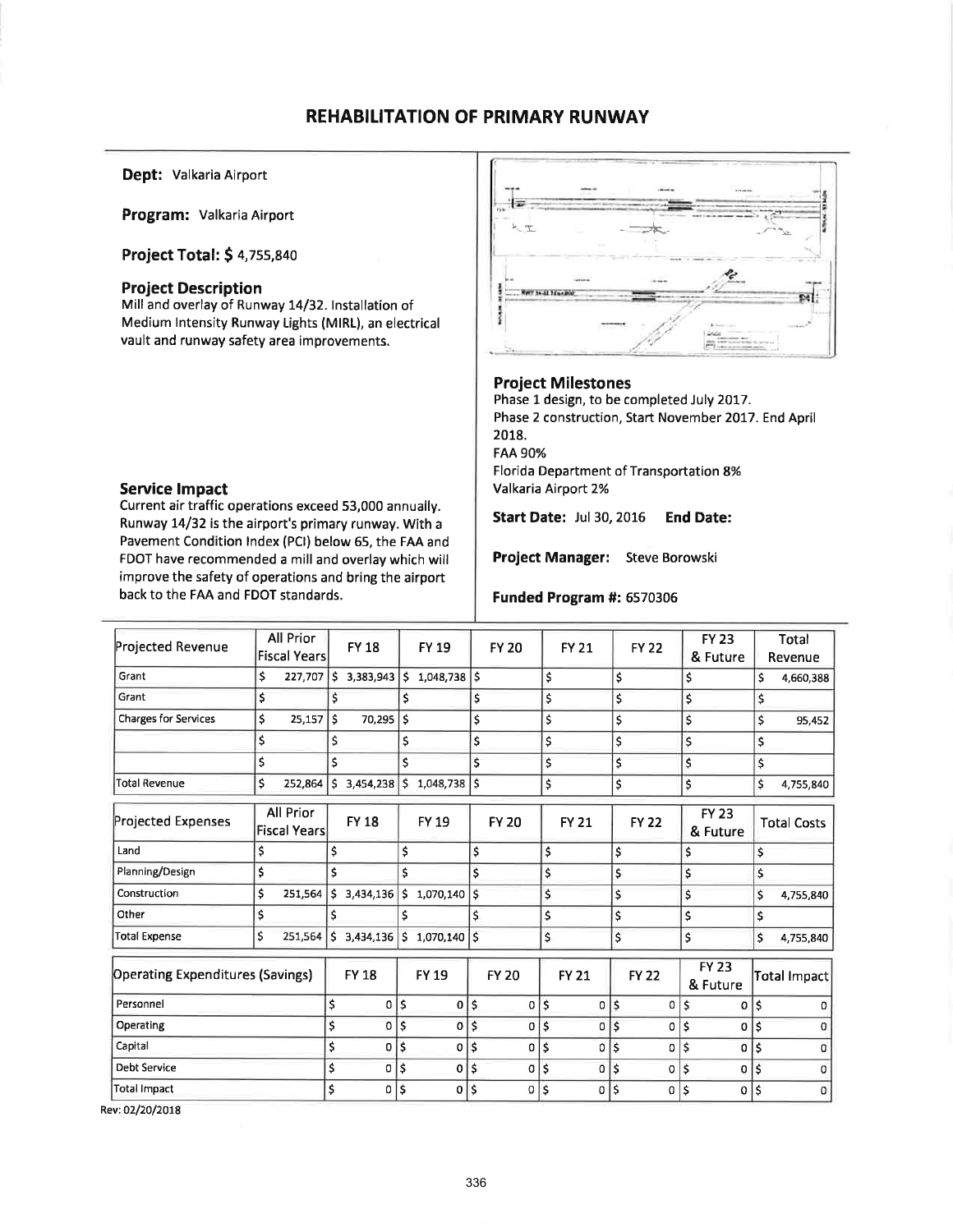# ADMINISTRATION OFFICE AND GENERAL AVIATION TERMINAL

Dept: valkaria Airport

Program: Valkaria Airport

Project Total: \$ 3,175,000

## Project Description

A new Airport Administration and General Aviation Terminal at Valkaria Airport. This Project will be located adjacent to the existing aircraft parking apron as shown on the approved airport layout plan. Project also includes construction of a small Pole Barn to keep expensive equipment like Tractor, Bush Hog, and Sweeper out of the elements.

## Service lmpact

Valkaria Airport has experienced tremendous itinerant and local traffic growth over the last six years. Current air traffic operations exceed 53,000 annually. The current airport trailer does not meed the daily demand for pilot planning and training in addition to airport administration requirements.



Project Milestones Phase 1 Design; Design completed April 2016. Phase 2 Construction; Start January 2017. End December 2018. Florida Department of Transportation 80% Valkaria Airport 20%

Start Date: April 1,2016 End Date: Dec 31,2018

Project Manager: Steve Borowski

### Funded Program #: 6500302

| Projected Revenue                       | All Prior<br><b>Fiscal Years</b> |      | <b>FY 18</b>   |     | <b>FY 19</b>   |     | <b>FY 20</b> | <b>FY 21</b> | <b>FY 22</b>   |                    | <b>FY 23</b><br>& Future |    | Total<br>Revenue   |
|-----------------------------------------|----------------------------------|------|----------------|-----|----------------|-----|--------------|--------------|----------------|--------------------|--------------------------|----|--------------------|
| Grant                                   | \$<br>365,215                    | ۱\$. | $1,390,899$ \$ |     | 741,411        | ۱\$ |              | \$           | \$             |                    | \$                       | \$ | 2,497,525          |
| <b>Charges for Services</b>             | \$                               | \$   |                | \$  | $73,275$ \$    |     |              | \$           | \$             |                    | \$                       | \$ | 73,275             |
| <b>Other Finance Sources</b>            | \$                               | \$   | 605,200        | \$  |                | \$  |              | \$           | \$             |                    | \$                       | \$ | 605,200            |
|                                         | \$                               | \$   |                | \$  |                | \$  |              | \$           | \$             |                    | \$                       | \$ |                    |
|                                         | \$                               | \$   |                | \$  |                | \$  |              | \$           | \$             | \$                 |                          | \$ |                    |
| <b>Total Revenue</b>                    | \$<br>365,215                    | \$   | 1,996,099 \$   |     | 814,686        | Ŝ.  |              | \$           | \$             | Ś                  |                          | \$ | 3,176,000          |
| Projected Expenses                      | All Prior<br><b>Fiscal Years</b> |      | <b>FY 18</b>   |     | <b>FY 19</b>   |     | <b>FY 20</b> | <b>FY 21</b> | <b>FY 22</b>   |                    | <b>FY 23</b><br>& Future |    | <b>Total Costs</b> |
| Land                                    | \$                               | \$   |                | \$  |                | \$  |              | \$           | \$             | \$                 |                          | \$ |                    |
| Planning/Design                         | \$                               | Ś    |                | Ś   |                | \$  |              | \$           | \$             | \$                 |                          | \$ |                    |
| Construction                            | \$<br>1,029,672                  | \$   | 1,636,031      | \$  | 510,297        | \$  |              | \$           | \$             | \$                 |                          | \$ | 3,176,000          |
| Other                                   | \$                               | \$   |                | Ś   |                | \$  |              | \$           | \$             | \$                 |                          | \$ |                    |
| <b>Total Expense</b>                    | Ś<br>1,029,672                   | S.   | $1,636,031$ \$ |     | $510,297$ S    |     |              | \$           | \$             | $\mathsf{\hat{S}}$ |                          | Ś. | 3,176,000          |
| <b>Operating Expenditures (Savings)</b> |                                  |      | <b>FY 18</b>   |     | FY 19          |     | <b>FY 20</b> | <b>FY 21</b> | <b>FY 22</b>   |                    | <b>FY 23</b><br>& Future |    | Total Impact       |
| Personnel                               |                                  | \$   | 0              | ١\$ | $0$   \$       |     | 0            | \$<br>0      | \$<br>0        | \$                 | $\mathbf 0$              | \$ | 0                  |
| Operating                               |                                  | \$   | 0              | ¦\$ | 0 <sup>1</sup> | ۱\$ | 0            | \$<br>0 l    | \$<br>0        | ١\$                | $\Omega$                 | \$ |                    |
| Capital                                 |                                  | \$   | $\mathbf{0}$   | \$  | $\mathbf{0}$   | ١ś  | 0            | \$<br>0      | \$<br>$\Omega$ | \$                 | 0                        | Ś  | 0                  |
| <b>Debt Service</b>                     |                                  | \$   | 0              | \$  | 0              | \$  | 0            | \$<br>0      | \$<br>0        | \$                 | 0                        | Ś  | 0                  |
| Total Impact                            |                                  | \$   | 0              | \$  | 0              | \$  | 0            | \$<br>0      | \$<br>0        | \$                 | 0                        | \$ | 0                  |